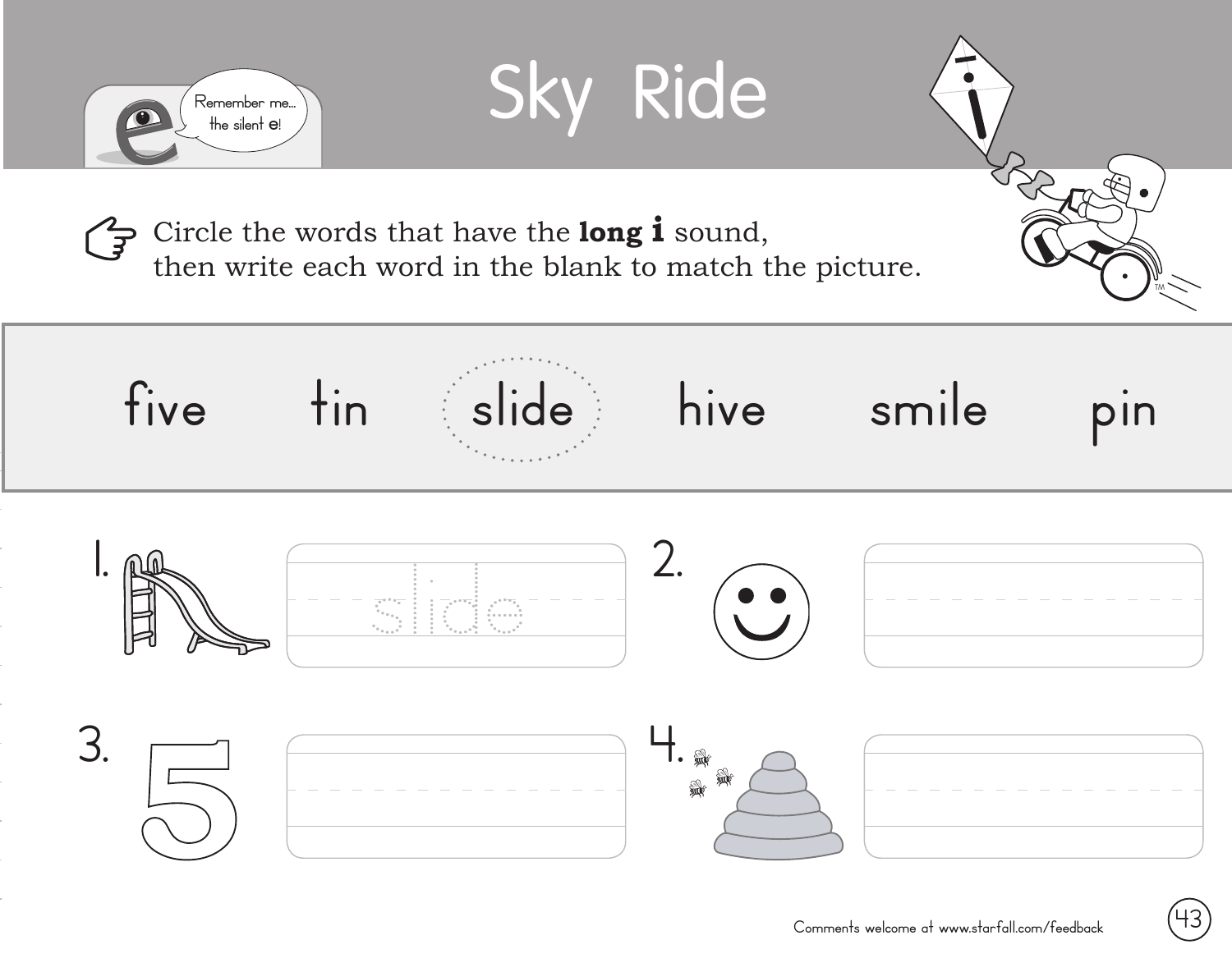**44**

Circle the word that best completes the sentence, then write the word in the blank.

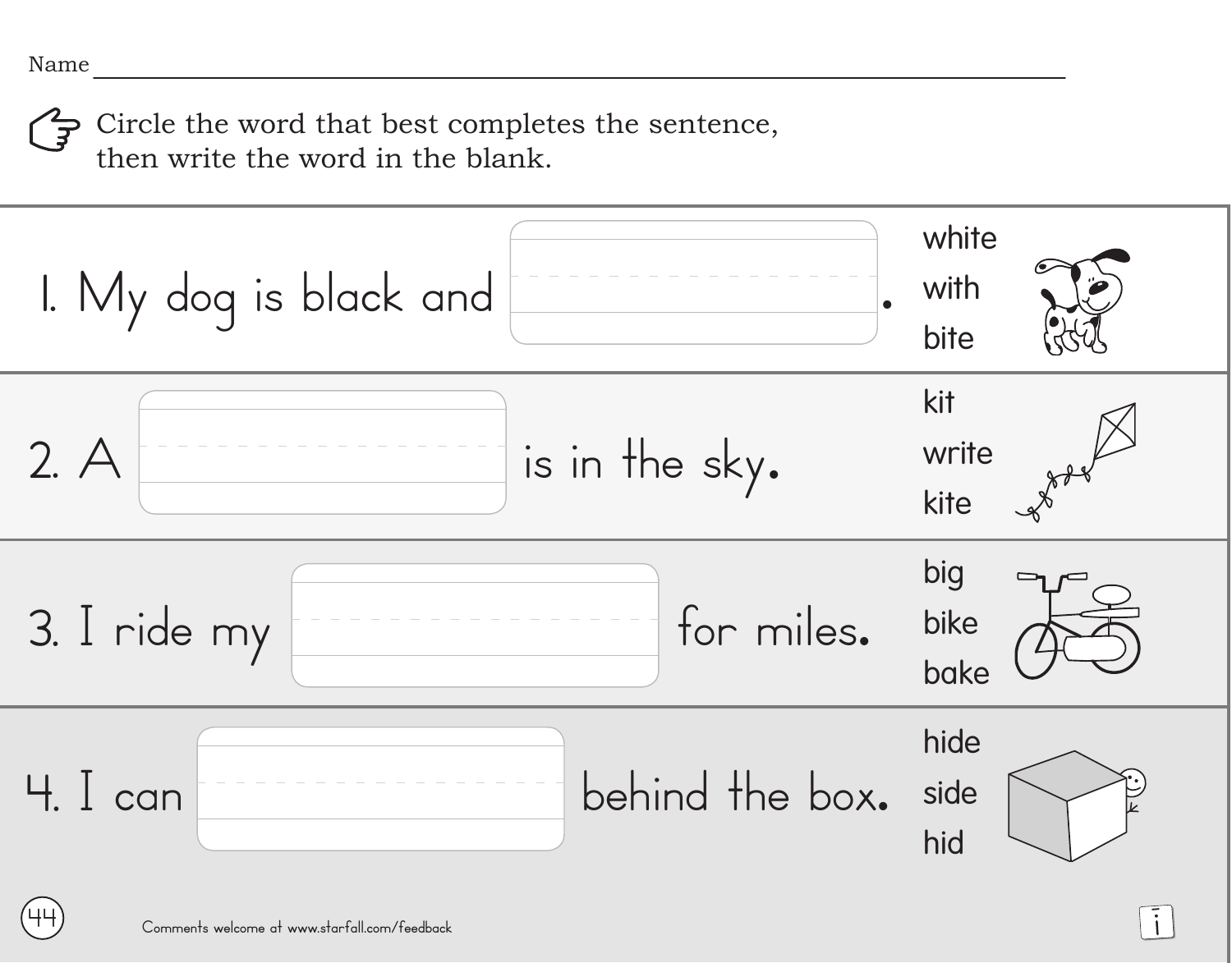Name



Use **Ch** to complete each word to match the picture,  $\overleftrightarrow{F}$ then say the word.



Write your own sentence using one of the  $\mathsf{ch}\xspace$  words above.

15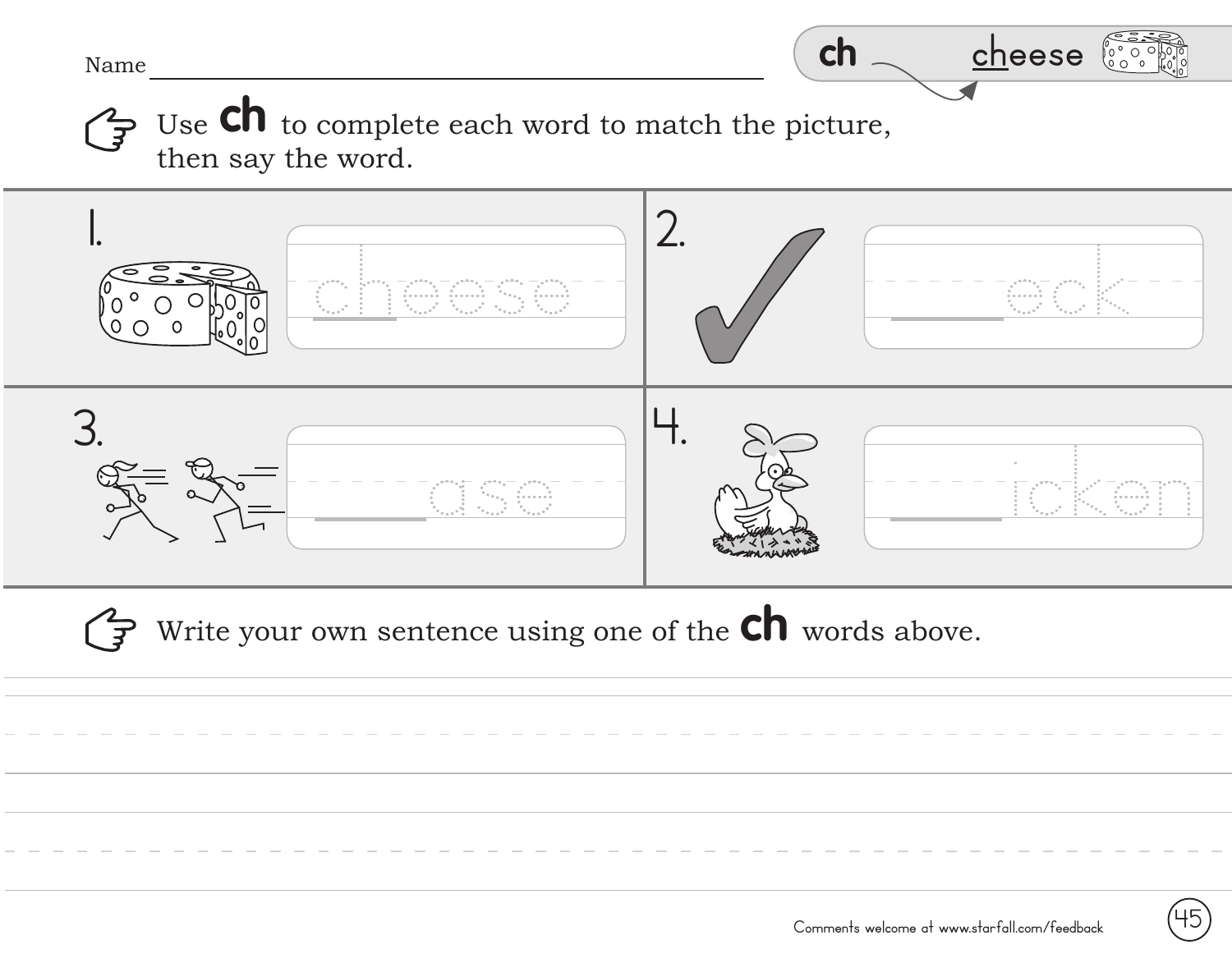**46**

Write these words in the correct shapes, then say the words. 



Comments welcome at www.starfall.com/feedback Teacher Note: Practice with high-frequency words.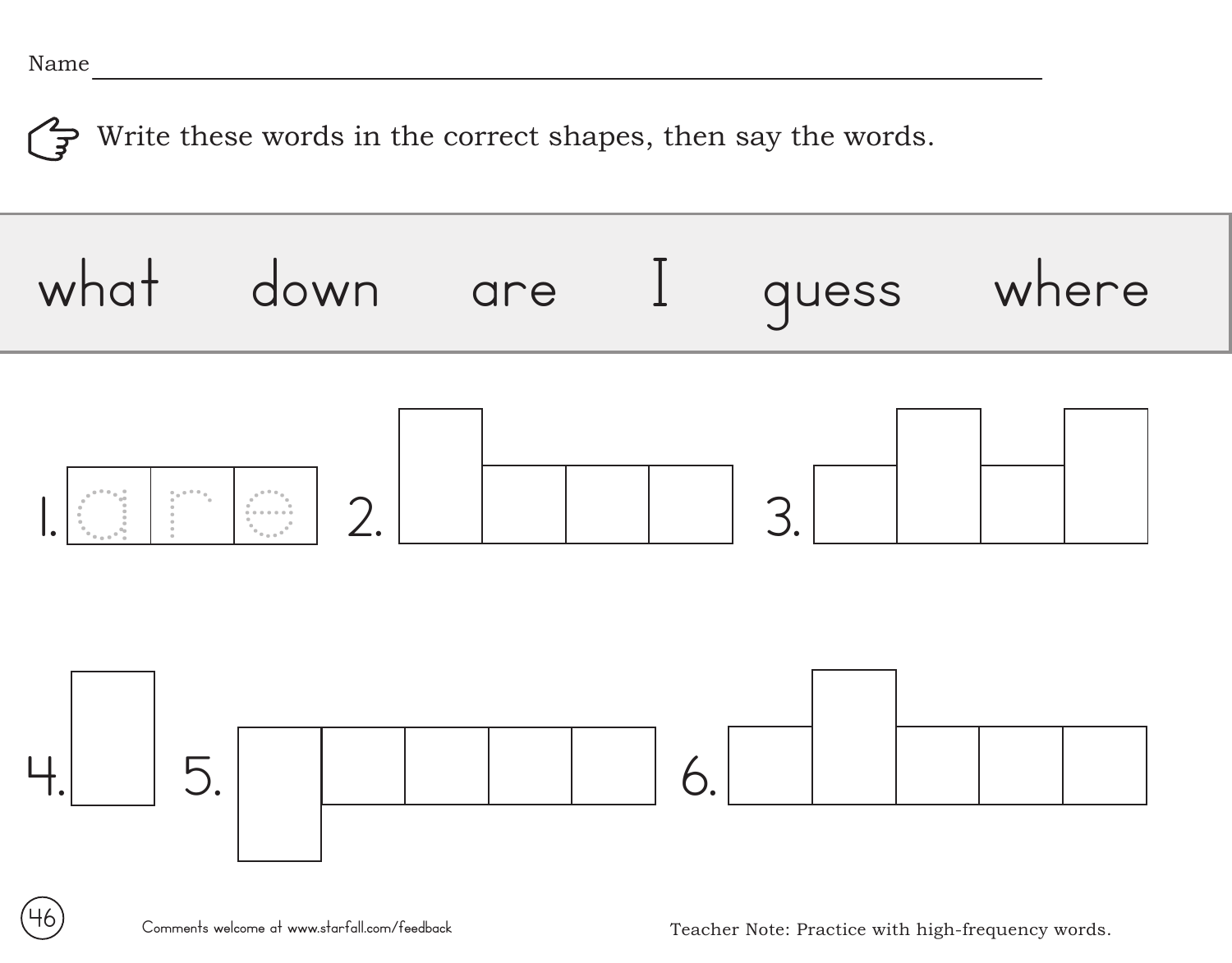Complete each contraction by adding an apostrophe  $\mathbb{C}$ . Write the new contraction in the blank. '



**47**